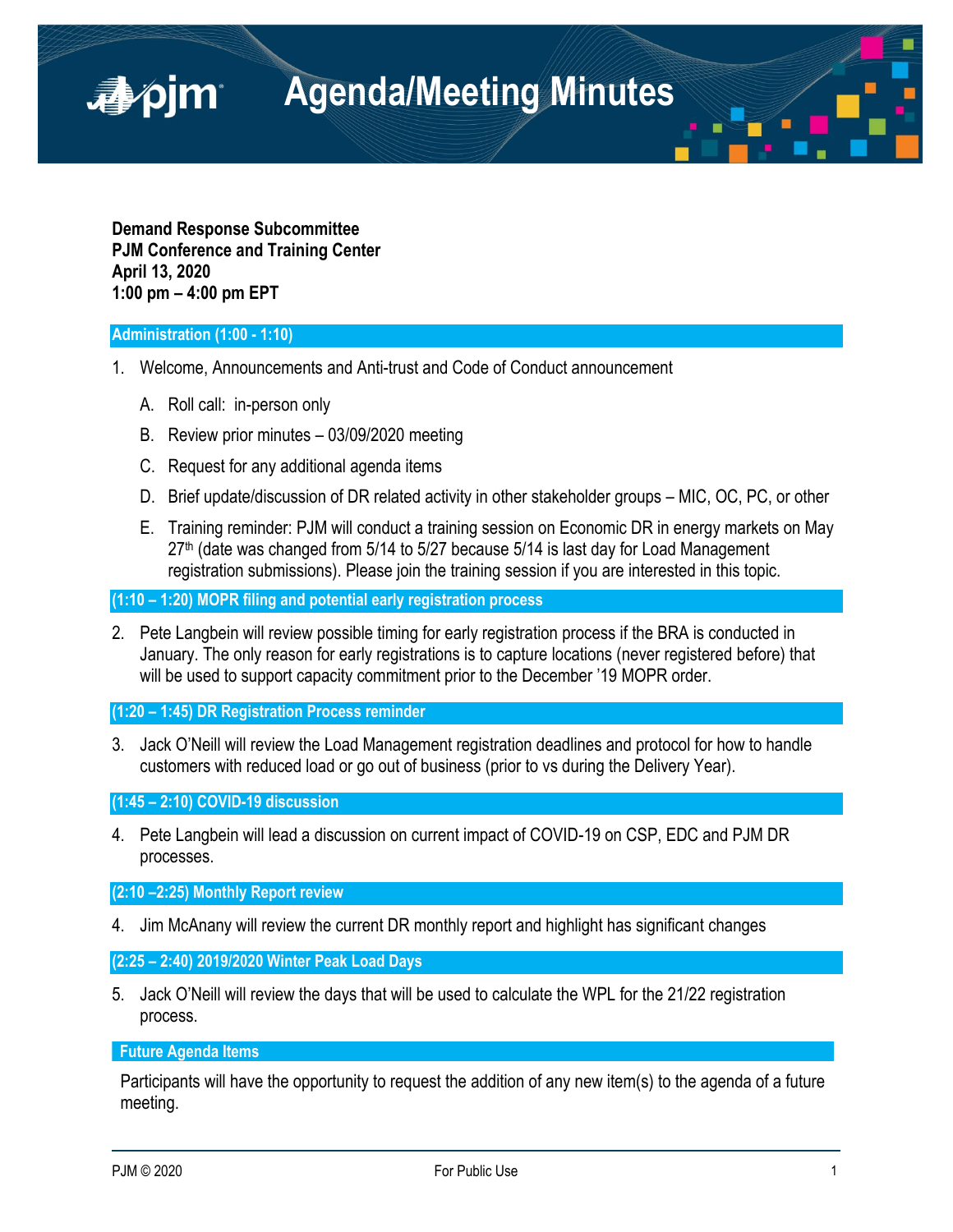# **Future Meeting Dates**

⊿≱⁄ojm

| Monday   | 5/18/2020 | 1:00 pm $-$ 4:00 pm   |
|----------|-----------|-----------------------|
| Thursday | 6/11/2020 | 1:00 pm $-$ 4:00 pm   |
| Thursday | 7/9/2020  | 1:00 pm $-$ 4:00 pm   |
| Monday   | 8/3/2020  | $9:00$ am $-12:00$ pm |
| Thursday | 9/3/2020  | 1:00 pm $-$ 4:00 pm   |
| Monday   | 10/5/2020 | 1:00 pm $-$ 4:00 pm   |
| Monday   | 11/2/2020 | $9:00$ am $-12:00$ pm |
| Thursday | 12/3/2020 | 1:00 pm $-$ 4:00 pm   |

Author: Jack Thomas

# **Antitrust:**

You may not discuss any topics that violate, or that might appear to violate, the antitrust laws including but not limited to agreements between or among competitors regarding prices, bid and offer practices, availability of service, product design, terms of sale, division of markets, allocation of customers or any other activity that might unreasonably restrain competition. If any of these items are discussed the chair will re-direct the conversation. If the conversation still persists, parties will be asked to leave the meeting or the meeting will be adjourned.

#### **Code of Conduct:**

As a mandatory condition of attendance at today's meeting, attendees agree to adhere to the PJM Code of Conduct as detailed in PJM Manual M-34 section 4.5, including, but not limited to, participants' responsibilities and rules regarding the dissemination of meeting discussion and materials.

# **Public Meetings/Media Participation:**

Unless otherwise noted, PJM stakeholder meetings are open to the public and to members of the media. Members of the media are asked to announce their attendance at all PJM stakeholder meetings at the beginning of the meeting or at the point they join a meeting already in progress. Members of the Media are reminded that speakers at PJM meetings cannot be quoted without explicit permission from the speaker. PJM Members are reminded that "detailed transcriptional meeting notes" and white board notes from "brainstorming sessions" shall not be disseminated. Stakeholders are also not allowed to create audio, video or online recordings of PJM meetings. PJM may create audio, video or online recordings of stakeholder meetings for internal and training purposes, and your participation at such meetings indicates your consent to the same.

# **Participant Identification in WebEx:**

When logging into the WebEx desktop client, please enter your real first and last name as well as a valid email address. Be sure to select the "call me" option. PJM support staff continuously monitors WebEx connections during stakeholder meetings. Anonymous users or those using false usernames or emails will be dropped from the teleconference.

| On the Phone, Dial<br>*ᠷ<br>to Mute/Unmute | <b>Linking Teleconference Connection to Webex</b><br>When logging in to the meeting, access Webex first and select the<br>"call me" feature to receive a direct call to your phone. Using this<br>feature will connect your name to your Webex presence. |
|--------------------------------------------|----------------------------------------------------------------------------------------------------------------------------------------------------------------------------------------------------------------------------------------------------------|
|                                            |                                                                                                                                                                                                                                                          |
|                                            |                                                                                                                                                                                                                                                          |

| 1. Join meeting in the Webex desktop client<br>⊾Join a l<br><b>2.</b> Enter name ( <i>First and Last</i> *) and corporate email<br><b>Meeting</b><br>3. Under "Select Audio Option" select "Call Me" option from the dropdown menu |
|------------------------------------------------------------------------------------------------------------------------------------------------------------------------------------------------------------------------------------|
|------------------------------------------------------------------------------------------------------------------------------------------------------------------------------------------------------------------------------------|

\*Note: Anonymous users or those using false usernames or emails will be dropped from the teleconference.